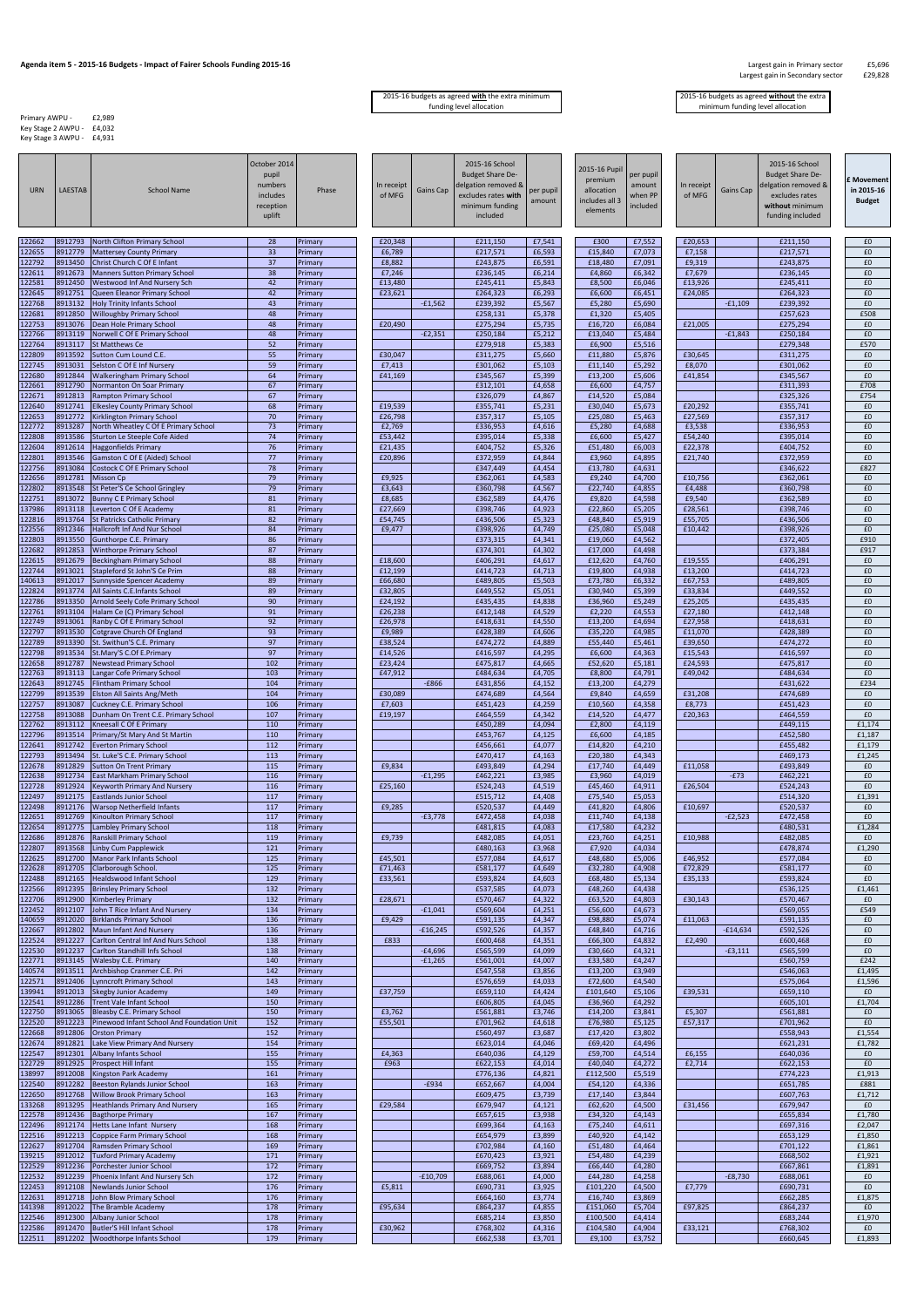| <b>URN</b>       | <b>LAESTAB</b>     | <b>School Name</b>                                                                  | October 2014<br>pupil<br>numbers<br>includes<br>reception<br>uplift | Phase              | In receipt<br>of MFG | <b>Gains Cap</b>        | 2015-16 School<br><b>Budget Share De-</b><br>delgation removed &<br>excludes rates with<br>minimum funding<br>included | per pupil<br>amount | 2015-16 Pupil<br>premium<br>allocation<br>ncludes all 3<br>elements | per pupil<br>amount<br>when PP<br>included | In receipt<br>of MFG | Gains Cap               | 2015-16 School<br><b>Budget Share De-</b><br>delgation removed &<br>excludes rates<br>without minimum<br>funding included | Movement :<br>in 2015-16<br><b>Budget</b> |
|------------------|--------------------|-------------------------------------------------------------------------------------|---------------------------------------------------------------------|--------------------|----------------------|-------------------------|------------------------------------------------------------------------------------------------------------------------|---------------------|---------------------------------------------------------------------|--------------------------------------------|----------------------|-------------------------|---------------------------------------------------------------------------------------------------------------------------|-------------------------------------------|
| 122620<br>122535 | 8912692<br>8912248 | <b>Robert Miles Infant School</b><br><b>Westdale Infants' School</b>                | 179<br>180                                                          | Primary<br>Primary |                      | $-E14,088$<br>$-£9,430$ | £695,398<br>£687,263                                                                                                   | £3,885<br>£3,818    | £41,360<br>£22,860                                                  | £4,116<br>£3,945                           |                      | $-E12,040$<br>$-E7,422$ | £695,398<br>£687,263                                                                                                      | £0<br>£0                                  |
| 122684           | 8912860<br>8912222 | Sir John Sherbrooke Junior                                                          | 180<br>181                                                          | Primary            | £44                  |                         | £690,468                                                                                                               | £3,836              | £120,540                                                            | £4,506<br>£4,684                           | £2,035               |                         | £690,468                                                                                                                  | £0                                        |
| 122519<br>122551 | 8912308            | Killisick Junior School<br>William Lilley Inf Nsry School                           | 181                                                                 | Primary<br>Primary |                      | $-£13,162$              | £718,273<br>£699,395                                                                                                   | £3,968<br>£3,864    | £129,500<br>£43,860                                                 | £4,106                                     |                      | $-£11,092$              | £716,215<br>£699,395                                                                                                      | £2,058<br>£0                              |
| 122555<br>122714 | 8912317<br>8912910 | <b>Toton Banks Road Infants</b><br><b>Hollywell Primary</b>                         | 181<br>181                                                          | Primary<br>Primary | £2,706               | $-E33,916$              | £677,235<br>£699,883                                                                                                   | £3,742<br>£3,867    | £16,620<br>£40,920                                                  | £3,833<br>£4,093                           | £4,709               | $-£31,874$              | £677,235<br>£699,883                                                                                                      | £0<br>£0                                  |
| 136006           | 8913797            | Abbey Hill Primary & Nursery                                                        | 181                                                                 | Primary            | £109,318             |                         | £1,001,891                                                                                                             | £5,535              | £151,680                                                            | £6,373                                     | £111,556             |                         | £1,001,891                                                                                                                | £0                                        |
| 122731<br>122760 | 8912927<br>8913097 | Church Vale Primary School<br>Farndon St. Peter'S C Of E Primary                    | 182<br>182                                                          | Primary<br>Primary | £18,633              |                         | £763,299<br>£697,126                                                                                                   | £4,194<br>£3,830    | £122,320<br>£32,980                                                 | £4,866<br>£4,012                           | £20,828              |                         | £763,299<br>£695,133                                                                                                      | £0<br>£1,994                              |
| 122577<br>133272 | 8912418<br>8913781 | Larkfields Infant School                                                            | 183<br>183                                                          | Primary            |                      | $-E20,457$              | £691,100                                                                                                               | £3,777              | £32,100<br>£42,540                                                  | £3,952<br>£4,454                           |                      | $-£18,422$              | £691,100<br>£770,544                                                                                                      | £0<br>£2,081                              |
| 122617           | 8912685            | Farmilo Primary School And Nursery<br><b>Bestwood Village Hawthorne</b>             | 184                                                                 | Primary<br>Primary | £43,956              |                         | £772,625<br>£780,317                                                                                                   | £4,222<br>£4,241    | £72,600                                                             | £4,635                                     | £46,014              |                         | £780,317                                                                                                                  | £0                                        |
| 122666<br>122523 | 8912801<br>8912226 | <b>Forest View Junior School</b><br>Carlton Central Junior School                   | 184<br>185                                                          | Primary<br>Primary |                      | $-E20,161$              | £735,442<br>£741,179                                                                                                   | £3,997<br>£4,006    | £92,580<br>£104,280                                                 | £4,500<br>£4,570                           |                      | $-E18,077$              | £735,442<br>£739,080                                                                                                      | £0<br>£2,100                              |
| 122657           | 8912784            | <b>Misterton Primary School</b>                                                     | 186                                                                 | Primary            | £16,134              |                         | £742,126                                                                                                               | £3,990              | £57,940                                                             | £4,301                                     | £18,166              |                         | £742,126                                                                                                                  | £0                                        |
| 122683<br>122746 | 8912858<br>8913032 | <b>Tollerton Primary School</b><br>Underwood C.E. Primary School                    | 187<br>187                                                          | Primary<br>Primary |                      |                         | £679,272<br>£699,591                                                                                                   | £3,632<br>£3,741    | £7,920<br>£32,260                                                   | £3,675<br>£3,914                           |                      |                         | £677,320<br>£697,585                                                                                                      | £1,952<br>£2,006                          |
| 122741<br>122652 | 8913004<br>8912770 | St. Edmund'S C Of E Primary & Nursery School<br>Crossdale Drive Primary School      | 189<br>190                                                          | Primary<br>Primary |                      |                         | £741,612<br>£701,050                                                                                                   | £3,924<br>£3,690    | £60,720<br>£22,000                                                  | £4,245<br>£3,806                           |                      |                         | £739,432<br>£699,017                                                                                                      | £2,180<br>£2,033                          |
| 122770           | 8913143            | <b>Trowell C Of E Primary School</b>                                                | 191                                                                 | Primary            |                      |                         | £699,588                                                                                                               | £3,663              | £22,580                                                             | £3,781                                     |                      |                         | £697,573                                                                                                                  | £2,015                                    |
| 138570<br>122404 | 8912003<br>8912010 | <b>Mansfield Primary Academy</b><br><b>Annesley Primary And Nursery</b>             | 192<br>192                                                          | Primary<br>Primary | £111,453             |                         | £917,841<br>£847,678                                                                                                   | £4,780<br>£4,415    | £170,580<br>£93,300                                                 | £5,669<br>£4,901                           | £113,579             |                         | £915,515<br>£847,678                                                                                                      | £2,325<br>£0                              |
| 122595<br>122522 | 8912532<br>8912225 | Lovers Lane Primary<br><b>Haddon Primary School</b>                                 | 192<br>193                                                          | Primary<br>Primary |                      |                         | £826,508<br>£720,286                                                                                                   | £4,305<br>£3,732    | £99,600<br>£55,000                                                  | £4,823<br>£4,017                           |                      |                         | £824,266<br>£718,191                                                                                                      | £2,241<br>£2,095                          |
| 122663           | 8912796            | <b>Muskham Primary School</b>                                                       | 193                                                                 | Primary            |                      |                         | £702,746                                                                                                               | £3,641              | £23,200                                                             | £3,761                                     |                      |                         | £700,719                                                                                                                  | £2,027                                    |
| 131091<br>122813 | 8912940<br>8913710 | Crompton View Primary School<br><b>St.Joseph'S Retford</b>                          | 193<br>193                                                          | Primary<br>Primary | £5,559               |                         | £773,695<br>£722,419                                                                                                   | £4,009<br>£3,743    | £84,780<br>£27,720                                                  | £4,448<br>£3,887                           | £7,838               |                         | £773,695<br>£720,327                                                                                                      | £0<br>£2,092                              |
| 122804<br>122644 | 8913552<br>8912748 | <b>Harworth Cofe Primary</b>                                                        | 194                                                                 | Primary            |                      | $-£11,121$              | £724,295                                                                                                               | £3,733              | £45,060                                                             | £3,966                                     |                      | $-E8,950$               | £724,295                                                                                                                  | £0                                        |
| 122747           | 8913040            | <b>Gotham Primary School</b><br>Mount C Of E Primary School                         | 195<br>196                                                          | Primary<br>Primary | £25,915              |                         | £737,570<br>£872,751                                                                                                   | £3,782<br>£4,453    | £45,180<br>£95,040                                                  | £4,014<br>£4,938                           | £28,317              |                         | £735,451<br>£872,751                                                                                                      | £2,119<br>£0                              |
| 122521<br>122676 | 8912224<br>8912824 | <b>Robert Mellors Primary</b><br>Lowes Wong Infant School                           | 198<br>198                                                          | Primary<br>Primary |                      |                         | £792,401<br>£725,291                                                                                                   | £4,002<br>£3,663    | £137,440<br>£27,700                                                 | £4,696<br>£3,803                           |                      |                         | £790,099<br>£723,199                                                                                                      | £2,302<br>£2,092                          |
| 135868           | 8913331            | <b>Springbank Primary</b>                                                           | 198                                                                 | Primary            | £177,311             |                         | £963,014                                                                                                               | £4,864              | £131,280                                                            | £5,527                                     | £179,637             |                         | £963,014                                                                                                                  | £0                                        |
| 122787<br>122788 | 8913352<br>8913370 | <b>Colwick St.John The Baptist</b><br><b>Bramcote C E Primary School</b>            | 199<br>199                                                          | Primary<br>Primary |                      |                         | £770,367<br>£754,264                                                                                                   | £3,871<br>£3,790    | £71,700<br>£46,620                                                  | £4,231<br>£4,025                           |                      |                         | £768,087<br>£752,118                                                                                                      | £2,280<br>£2,147                          |
| 122794<br>122513 | 8913496<br>8912206 | St. Anne'S C.Of E. Primary<br><b>Ernehale Infant School</b>                         | 199<br>200                                                          | Primary<br>Primary |                      | $-E284$<br>$-E13,800$   | £739,978<br>£743,857                                                                                                   | £3,718<br>£3,719    | £42,980<br>£13,780                                                  | £3,934<br>£3,788                           |                      | $-£11,577$              | £738,098<br>£743,857                                                                                                      | £1,880<br>£0                              |
| 122820           | 8913768            | <b>Holy Family Catholic Primary</b>                                                 | 200                                                                 | Primary            |                      | $-£8,614$               | £786,434                                                                                                               | £3,932              | £31,680                                                             | £4,091                                     |                      | $-£6,374$               | £786,434                                                                                                                  | £0                                        |
| 122822<br>131560 | 8913770<br>8913793 | Boughton St. Joseph'S Rc Prim<br><b>Blidworth Oaks Primary School</b>               | 200<br>200                                                          | Primary<br>Primary | £22,873              |                         | £848,700<br>£804,085                                                                                                   | £4,243<br>£4,020    | £98,280<br>£106,780                                                 | £4,735<br>£4,554                           | £25,195              |                         | £846,426<br>£804,085                                                                                                      | £2,274<br>£0                              |
| 122635<br>138813 | 8912723<br>8913690 | <b>Cropwell Bishop Primary School</b><br>Sacred Heart Catholic Voluntary Academy    | 202<br>202                                                          | Primary<br>Primary |                      | $-E2,947$               | £737,061<br>£748,753                                                                                                   | £3,649<br>£3,707    | £17,160<br>£28,880                                                  | £3,734<br>£3,850                           |                      | $-E742$                 | £734,930<br>£748,753                                                                                                      | £2,131<br>£0                              |
| 122574           | 8912414            | <b>Gilthill Primary School</b>                                                      | 204                                                                 | Primary            |                      |                         | £762,203                                                                                                               | £3,736              | £38,860                                                             | £3,927                                     |                      |                         | £759,978                                                                                                                  | £2,225                                    |
| 122637<br>122730 | 8912732<br>8912926 | East Leake Brookside Primary<br>Prospect Hill Junior School                         | 204<br>204                                                          | Primary<br>Primary |                      | $-£1,451$               | £735,663<br>£747,379                                                                                                   | £3,606<br>£3,664    | £24,640<br>£63,060                                                  | £3,727<br>£3,973                           |                      |                         | £733,535<br>£746,643                                                                                                      | £2,128<br>£736                            |
| 122806<br>122734 | 8913566<br>8912930 | Lowdham C Of E School<br><b>Heatherley Primary School</b>                           | 204<br>206                                                          | Primary<br>Primary |                      |                         | £736,244<br>£751,413                                                                                                   | £3,609<br>£3,648    | £22,440<br>£34,320                                                  | £3,719<br>£3,814                           |                      |                         | £734,115<br>£749,238                                                                                                      | £2,129<br>£2,175                          |
| 122458           | 8912120            | <b>Mapplewells County Primary</b>                                                   | 207                                                                 | Primary            |                      |                         | £781,399                                                                                                               | £3,775              | £42,400                                                             | £3,980                                     |                      |                         | £779,094                                                                                                                  | £2,305                                    |
| 122531<br>122715 | 8912238<br>8912911 | <b>Priory Junior School</b><br><b>Stanhope Primary School</b>                       | 207<br>208                                                          | Primary<br>Primary |                      |                         | £780,196<br>£812,329                                                                                                   | £3,769<br>£3,905    | £75,240<br>£87,120                                                  | £4,133<br>£4,324                           |                      |                         | £777,907<br>£810,015                                                                                                      | £2,289<br>£2,314                          |
| 131722<br>122823 | 8912941<br>8913771 | <b>Gateford Park</b>                                                                | 208<br>208                                                          | Primary            |                      | $-£5,883$<br>$-£87,562$ | £765,711<br>£852,186                                                                                                   | £3,681<br>£4,097    | £39,900                                                             | £3,873<br>£4,593                           |                      | $-£3,631$<br>$-E85,143$ | £765,711<br>£852,186                                                                                                      | £0<br>£0                                  |
| 133273           | 8913780            | <b>Worksop Priory</b><br>Intake Farm Primary And Nursery                            | 208                                                                 | Primary<br>Primary |                      |                         | £827,121                                                                                                               | £3,977              | £103,260<br>£110,460                                                | £4,508                                     |                      |                         | £824,656                                                                                                                  | £2,465                                    |
| 122544<br>122548 | 8912298<br>8912302 | Meadow Lane Infants School<br>Alderman Pounder Infant School And Nursery            | 209<br>209                                                          | Primary<br>Primary |                      | $-E13,897$<br>$-£6,376$ | £768,035<br>£820,005                                                                                                   | £3,675<br>£3,923    | £33,260<br>£69,720                                                  | £3,834<br>£4,257                           |                      | $-£11,614$<br>$-£3,931$ | £768,035<br>£820,005                                                                                                      | £0<br>£0                                  |
| 122560           | 8912353            | <b>Bracken Lane Primary</b>                                                         | 209                                                                 | Primary            |                      |                         | £784,331                                                                                                               | £3,753              | £46,040                                                             | £3,973                                     |                      |                         | £782,050                                                                                                                  | £2,281                                    |
| 122562<br>137909 | 8912361<br>8913763 | <b>Forest Glade Primary</b><br>The Priory Catholic Voluntary Academy                | 209<br>209                                                          | Primary<br>Primary |                      |                         | £780,388<br>£767,444                                                                                                   | £3,734<br>£3,672    | £75,380<br>£18,340                                                  | £4,095<br>£3,760                           |                      |                         | £778,064<br>£765,197                                                                                                      | £2,324<br>£2,247                          |
| 122440<br>122559 | 8912093<br>8912352 | Nettleworth Infant And Nursery<br><b>Thrumpton Primary School</b>                   | 210<br>210                                                          | Primary<br>Primary |                      | $-£35,236$              | £764,964<br>£793,140                                                                                                   | £3,643<br>£3,777    | £40,920<br>£60,600                                                  | £3,838<br>£4,065                           |                      | $-E32,892$              | £764,964<br>£790,806                                                                                                      | £0<br>£2,334                              |
| 122775           | 8913310<br>8913767 | St. Mary Magdalene C.E. Primary<br>St.Patrick'S R.C. School                         | 210<br>211                                                          | Primary            |                      | $-£3,851$               | £760,523<br>£793,048                                                                                                   | £3,622<br>£3,759    | £16,860<br>£25,380                                                  | £3,702<br>£3,879                           |                      | $-£1,565$               | £758,276<br>£793,048                                                                                                      | £2,247<br>£0                              |
| 140783<br>122580 | 8912444            | Jacksdale Primary And Nursery                                                       | 212                                                                 | Primary<br>Primary |                      |                         | £796,906                                                                                                               | £3,759              | £61,920                                                             | £4,051                                     |                      |                         | £794,577                                                                                                                  | £2,329                                    |
| 122677<br>122576 | 8912826<br>8912417 | <b>Sutton Bonington Primary</b><br><b>Horsendale Primary</b>                        | 212<br>213                                                          | Primary<br>Primary |                      | $-£55,228$              | £771,907<br>£785,072                                                                                                   | £3,641<br>£3,686    | £28,880<br>£39,900                                                  | £3,777<br>£3,873                           |                      | $-E52,900$              | £769,654<br>£785,072                                                                                                      | £2,253<br>£0                              |
| 122752<br>122501 | 8913073<br>8912180 | St. Wilfrid'S C.E. School<br><b>Sherwood County Junior School</b>                   | 213<br>214                                                          | Primary<br>Primary |                      | $-£8,615$               | £762,495<br>£817,095                                                                                                   | £3,580<br>£3,818    | £47,940<br>£99,900                                                  | £3,805<br>£4,285                           |                      | $-£6,374$               | £762,495<br>£814,629                                                                                                      | £0<br>£2,466                              |
| 122533           | 8912244            | <b>Willow Farm Primary School</b>                                                   | 214                                                                 | Primary            |                      |                         | £789,809                                                                                                               | £3,691              | £17,160                                                             | £3,771                                     |                      |                         | £787,493                                                                                                                  | £2,316                                    |
| 122585<br>122659 | 8912466<br>8912788 | <b>Broomhill Junior School</b><br><b>Abbey Gates Primary School</b>                 | 214<br>214                                                          | Primary<br>Primary |                      |                         | £857,285<br>£768,465                                                                                                   | £4,006<br>£3,591    | £159,720<br>£18,320                                                 | £4,752<br>£3,677                           |                      |                         | £854,776<br>£766,218                                                                                                      | £2,508<br>£2,247                          |
| 133269<br>122743 | 8913298<br>8913018 | <b>Wynndale Primary</b><br>All Hallows C.E.Controlled Primary                       | 214<br>216                                                          | Primary<br>Primary |                      |                         | £780,408<br>£796,904                                                                                                   | £3,647<br>£3,689    | £26,980<br>£20,960                                                  | £3,773<br>£3,786                           |                      |                         | £778,122<br>£794,551                                                                                                      | £2,285<br>£2,353                          |
| 122669           | 8912810            | Radcliffe On Trent Infant                                                           | 217                                                                 | Primary            |                      | $-£3,322$               | £809,465                                                                                                               | £3,730              | £25,660                                                             | £3,849                                     |                      | $-E935$                 | £809,465                                                                                                                  | £0                                        |
| 122810<br>122685 | 8913606<br>8912865 | <b>Woods Foundation C Of E Aided</b><br>Robert Miles Junior                         | 217<br>222                                                          | Primary<br>Primary |                      |                         | £766,312<br>£815,508                                                                                                   | £3,531<br>£3,673    | £27,980<br>£76,560                                                  | £3,660<br>£4,018                           | £1,524               |                         | £764,082<br>£814,621                                                                                                      | £2,229<br>£887                            |
| 133265<br>122584 | 8913296<br>8912464 | St. Peter'S C. Of E. Primary<br><b>Beardall Fields Primary School</b>               | 222<br>223                                                          | Primary<br>Primary | £43,016              |                         | £853,097<br>£910,326                                                                                                   | £3,843<br>£4,082    | £86,080<br>£128,520                                                 | £4,231<br>£4,659                           | £45,615              |                         | £850,591<br>£910,326                                                                                                      | £2,506<br>£0                              |
| 122665           | 8912800            | <b>Ollerton Primary School</b>                                                      | 223                                                                 | Primary            |                      |                         | £1,043,851                                                                                                             | £4,681              | £158,660                                                            | £5,392                                     | £1,094               |                         | £1,042,249                                                                                                                | £1,602                                    |
| 133296<br>122724 | 8913783<br>8912920 | <b>Awsworth Primary And Nursery</b><br>Jeffries Primary And Nursery School          | 223<br>224                                                          | Primary<br>Primary | £86,964              |                         | £839,559<br>£980,404                                                                                                   | £3,765<br>£4,377    | £42,840<br>£182,340                                                 | £3,957<br>£5,191                           | £89,624              |                         | £837,108<br>£980,404                                                                                                      | £2,450<br>£0                              |
| 122575<br>132194 | 8912416<br>8912946 | Larkfields Junior<br>Pierrepont Gamston Primary School                              | 226<br>226                                                          | Primary<br>Primary |                      | $-£1,792$               | £809,370<br>£804,858                                                                                                   | £3,581<br>£3,561    | £39,160<br>£32,260                                                  | £3,755<br>£3,704                           |                      |                         | £808,793<br>£802,494                                                                                                      | £578<br>£2,364                            |
| 138812           | 8913730            | <b>Holy Cross Primary Catholic Voluntary Academy</b>                                | 229                                                                 | Primary            |                      |                         | £842,924                                                                                                               | £3,681              | £31,400                                                             | £3,818                                     |                      |                         | £840,403                                                                                                                  | £2,521                                    |
| 132814<br>122534 | 8913294<br>8912247 | Langold Dyscarr Community<br><b>Westdale Junior School</b>                          | 232<br>233                                                          | Primary<br>Primary |                      |                         | £913,879<br>£835,310                                                                                                   | £3,939<br>£3,585    | £115,140<br>£54,540                                                 | £4,435<br>£3,819                           | £807                 |                         | £911,976<br>£832,822                                                                                                      | £1,903<br>£2,488                          |
| 122554<br>122630 | 8912316<br>8912711 | <b>Toton Bispham Drive Junior</b><br>Samuel Barlow Primary                          | 237<br>237                                                          | Primary<br>Primary |                      |                         | £826,250<br>£920,037                                                                                                   | £3,486<br>£3,882    | £24,240<br>£136,800                                                 | £3,589<br>£4,459                           |                      |                         | £823,801<br>£917,291                                                                                                      | £2,449<br>£2,746                          |
| 122509           |                    | 8912200 Arno Vale Junior School                                                     | 238                                                                 | Primary            |                      |                         | £841,024                                                                                                               | £3,534              | £25,960                                                             | £3,643                                     |                      |                         | £838,532                                                                                                                  | £2,492                                    |
| 122490<br>122510 | 8912167<br>8912201 | Dalestorth Primary & Nursery School<br><b>Ernehale Junior School</b>                | 240<br>243                                                          | Primary<br>Primary |                      | $-£15,865$              | £882,658<br>£845,264                                                                                                   | £3,678<br>£3,478    | £63,220<br>£23,760                                                  | £3,941<br>£3,576                           |                      | $-£13,295$              | £880,035<br>£845,264                                                                                                      | £2,623<br>£0                              |
| 122545<br>133276 | 8912299<br>8913777 | <b>Eskdale Junior</b><br>Oak Tree Primary School                                    | 243<br>243                                                          | Primary<br>Primary | £37,006              |                         | £904,688<br>£1,161,277                                                                                                 | £3,723<br>£4,779    | £103,920<br>£220,860                                                | £4,151<br>£5,688                           | £40,025              |                         | £901,976<br>£1,161,277                                                                                                    | £2,713<br>£0                              |
| 140357           | 8912014            | <b>Arnbrook Primary School</b>                                                      | 244                                                                 | Primary            |                      |                         | £955,236                                                                                                               | £3,915              | £144,780                                                            | £4,508                                     |                      |                         | £952,377                                                                                                                  | £2,859                                    |
| 122716<br>122598 | 8912912<br>8912568 | <b>Kingsway Primary School</b><br>West Bridgford Infants School                     | 244<br>249                                                          | Primary<br>Primary |                      | $-£14,392$              | £914,618<br>£904,157                                                                                                   | £3,748<br>£3,631    | £77,620<br>£14,360                                                  | £4,067<br>£3,689                           |                      | $-£11,658$              | £911,886<br>£904,157                                                                                                      | £2,733<br>E <sub>0</sub>                  |
| 134202<br>135458 | 8912006<br>8913796 | Farnsfield St. Michael'S Ce<br><b>Wadsworth Fields Primary</b>                      | 250<br>251                                                          | Primary<br>Primary |                      |                         | £894,568<br>£931,202                                                                                                   | £3,578<br>£3,710    | £28,300<br>£91,260                                                  | £3,691<br>£4,074                           |                      |                         | £891,898<br>£928,397                                                                                                      | £2,670<br>£2,805                          |
| 140544           | 8912016            | <b>Bishop Alexander Lead Academy</b>                                                | 257                                                                 | Primary            |                      | $-£3,762$               | £1,065,966                                                                                                             | £4,148              | £108,900                                                            | £4,571                                     |                      | $-E772$                 | £1,065,966                                                                                                                | £0                                        |
| 140591<br>122579 | 8913089<br>8912440 | East Bridgford St Peter'S Cofe<br><b>Holly Hill Primary School</b>                  | 261<br>265                                                          | Primary<br>Primary | £25,167              | $-£10,982$              | £910,232<br>£1,024,308                                                                                                 | £3,487<br>£3,865    | £35,200<br>£127,300                                                 | £3,622<br>£4,346                           | £28,195              | $-E8,228$               | £910,232<br>£1,024,308                                                                                                    | £0<br>£0                                  |
| 140727<br>138146 | 8913766<br>8912001 | <b>Holy Trinity Catholic Primary</b><br>The William Gladstone C Of E Primary School | 267<br>269                                                          | Primary<br>Primary | £146,222             | $-£1,885$               | £1,001,314<br>£1,246,228                                                                                               | £3,750<br>£4,633    | £35,360<br>£180,120                                                 | £3,883<br>£5,302                           | £149,440             |                         | £1,000,233<br>£1,246,228                                                                                                  | £1,080<br>£0                              |
| 122675           | 8912822            | James Peacock Inf Nur School                                                        | 269                                                                 | Primary            |                      |                         | £960,733                                                                                                               | £3,571              | £28,000                                                             | £3,676                                     |                      |                         | £957,867                                                                                                                  | £2,867                                    |
| 122543<br>122441 | 8912294<br>8912094 | College House Junior School<br>Leas Park Junior School                              | 273<br>276                                                          | Primary<br>Primary |                      | $-£63,393$              | £948,497<br>£938,311                                                                                                   | £3,474<br>£3,400    | £38,840<br>£79,080                                                  | £3,617<br>£3,686                           |                      | $-£60,373$              | £945,651<br>£938,311                                                                                                      | £2,846<br>£0                              |
| 132770<br>122563 | 8913293<br>8912362 | Northfield Primary And Nursery<br>Hillocks Primary School And Foundation Stage U    | 281<br>283                                                          | Primary<br>Primary | £6,236<br>£27,863    |                         | £1,058,247<br>£1,128,810                                                                                               | £3,766<br>£3,989    | £119,280<br>£161,180                                                | £4,190<br>£4,558                           | £9,451<br>£31,226    |                         | £1,058,247<br>£1,128,810                                                                                                  | £0<br>£0                                  |
|                  |                    |                                                                                     |                                                                     |                    |                      |                         |                                                                                                                        |                     |                                                                     |                                            |                      |                         |                                                                                                                           |                                           |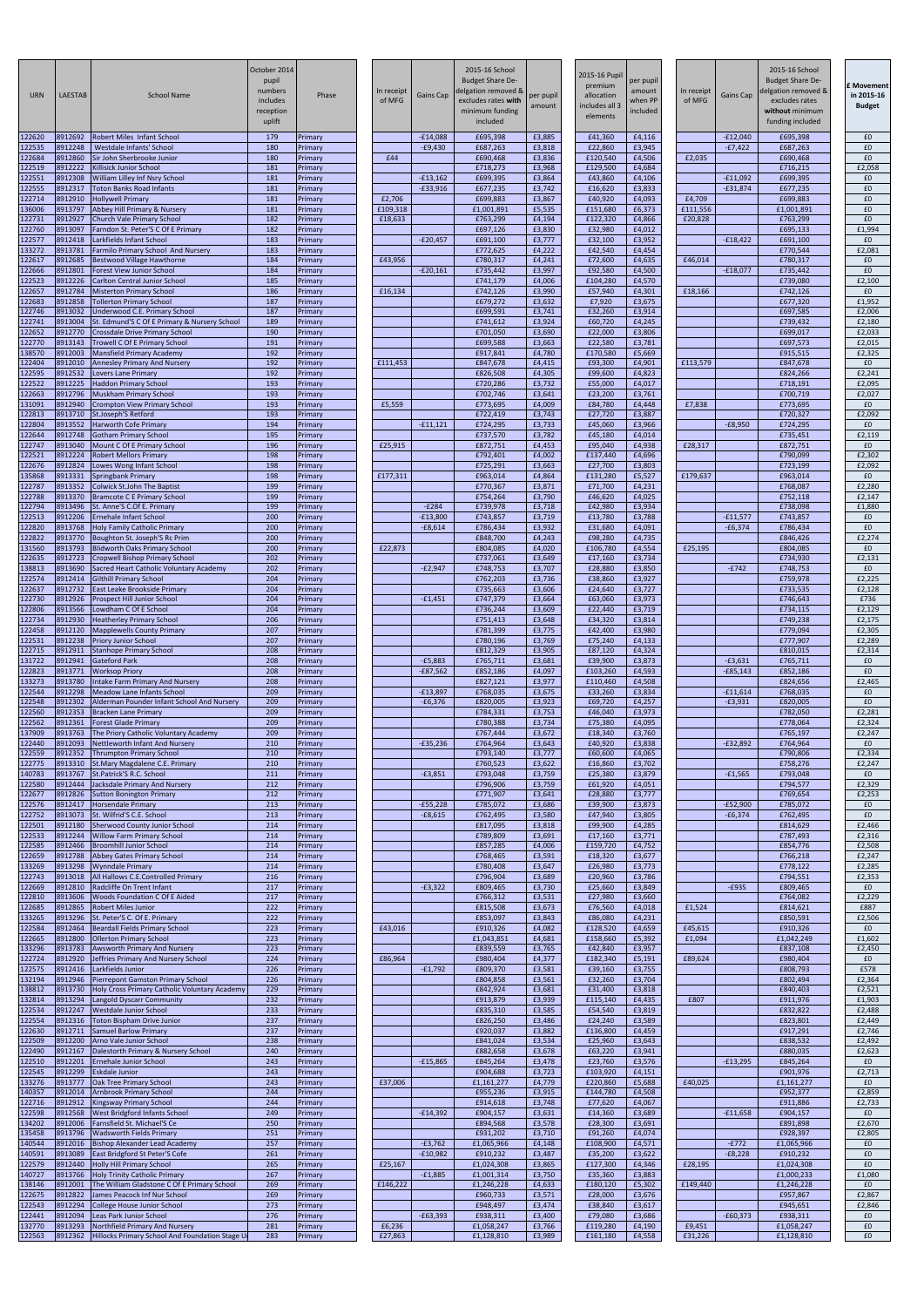| <b>URN</b>       | LAESTAB            | <b>School Name</b>                                                                 | October 2014<br>pupil<br>numbers<br>includes<br>reception<br>uplift | Phase                  | In receipt<br>of MFG | <b>Gains Cap</b> | 2015-16 School<br><b>Budget Share De-</b><br>delgation removed &<br>excludes rates with<br>minimum funding<br>included | per pupil<br>amount | 2015-16 Pupil<br>premium<br>allocation<br>ncludes all 3<br>elements | per pupil<br>amount<br>when PP<br>included | In receipt<br>of MFG | <b>Gains Cap</b> | 2015-16 School<br><b>Budget Share De-</b><br>delgation removed &<br>excludes rates<br>without minimum<br>funding included | Movement<br>in 2015-16<br><b>Budget</b> |
|------------------|--------------------|------------------------------------------------------------------------------------|---------------------------------------------------------------------|------------------------|----------------------|------------------|------------------------------------------------------------------------------------------------------------------------|---------------------|---------------------------------------------------------------------|--------------------------------------------|----------------------|------------------|---------------------------------------------------------------------------------------------------------------------------|-----------------------------------------|
| 122670<br>131642 | 8912812<br>8912942 | Radcliffe On Trent Junior<br><b>Arnold View Primary</b>                            | 284<br>290                                                          | Primary<br>Primary     |                      |                  | £983,639<br>£1,055,055                                                                                                 | £3,464<br>£3,638    | £48,100<br>£109,700                                                 | £3,633<br>£4,016                           |                      |                  | £980,669<br>£1,051,847                                                                                                    | £2,970<br>£3,208                        |
| 122727           | 8912923            | <b>Holly Primary School</b>                                                        | 291                                                                 | Primary                |                      |                  | £1,041,459                                                                                                             | £3,579              | £32,580                                                             | £3,691                                     |                      |                  | £1,038,292                                                                                                                | £3,167                                  |
| 132243<br>140398 | 8912948<br>8912015 | <b>Crescent Primary School</b><br>Flying High Academy Ladybrook                    | 291<br>293                                                          | Primary<br>Primary     | £7,907               |                  | £1,151,278<br>£1,143,316                                                                                               | £3,956<br>£3,902    | £207,120<br>£128,640                                                | £4,668<br>£4,341                           | £11,421              |                  | £1,147,743<br>£1,143,316                                                                                                  | £3,536<br>£0                            |
| 122767           | 8913126            | St Peter'S C Of E Junior                                                           | 293                                                                 | Primary                |                      |                  | £1,039,006                                                                                                             | £3,546              | £76,720                                                             | £3,808                                     |                      |                  | £1,035,884                                                                                                                | £3,123                                  |
| 122720<br>138070 | 8912916<br>8912315 | <b>Arnold Mill Primary</b><br>Chetwynd Primary Academy                             | 296<br>297                                                          | Primary<br>Primary     |                      |                  | £1,089,749<br>£1,068,434                                                                                               | £3,682<br>£3,597    | £122,020<br>£39,780                                                 | £4,094<br>£3,731                           |                      |                  | £1,086,422<br>£1,065,198                                                                                                  | £3,327<br>£3,235                        |
| 122587           | 8912471            | <b>Edgewood Primary School</b>                                                     | 299                                                                 | Primary                | £6,743               |                  | £1,132,925                                                                                                             | £3,789              | £92,400                                                             | £4,098                                     | £10,099              |                  | £1,132,925                                                                                                                | £0                                      |
| 122738<br>133280 | 8912934<br>8913297 | <b>Mornington Primary School</b><br>Abbey Primary School                           | 301<br>303                                                          | Primary<br>Primary     |                      | $-£8,764$        | £1,104,774<br>£1,148,680                                                                                               | £3,670<br>£3,791    | £60,580<br>£46,200                                                  | £3,872<br>£3,943                           |                      | $-£5,472$        | £1,104,774<br>£1,145,370                                                                                                  | £0<br>£3,311                            |
| 137362           | 8912634            | Norbridge Academy                                                                  | 305                                                                 | Primary                |                      | $-£5,963$        | £1,136,697                                                                                                             | £3,727              | £95,940                                                             | £4,041                                     |                      | $-E2,495$        | £1,136,697                                                                                                                | £0                                      |
| 122722<br>122525 | 8912918<br>8912228 | <b>Orchard Primary School</b><br>Mapperley Plains Primary School                   | 305<br>308                                                          | Primary<br>Primary     |                      |                  | £1,084,207<br>£1,061,667                                                                                               | £3,555<br>£3,447    | £67,620<br>£36,060                                                  | £3,776<br>£3,564                           |                      |                  | £1,080,811<br>£1,058,463                                                                                                  | £3,396<br>£3,204                        |
| 140637           | 8912087            | Peafield Lane Academy                                                              | 309                                                                 | Primary                |                      | $-E4,397$        | £1,148,971                                                                                                             | £3,718              | £92,260                                                             | £4,017                                     |                      | $-E830$          | £1,148,971                                                                                                                | £0                                      |
| 122735<br>132250 | 8912931<br>8913782 | <b>Greythorn Primary School</b><br><b>Asquith Primary School</b>                   | 309<br>313                                                          | Primary<br>Primary     |                      | $-£14,364$       | £1,109,006<br>£1,325,176                                                                                               | £3,589<br>£4,234    | £43,560<br>£169,260                                                 | £3,730<br>£4,775                           |                      | $-£10,579$       | £1,105,665<br>£1,325,176                                                                                                  | £3,341<br>£0                            |
| 122636           | 8912731            | Lantern Lane Primary Nursery School                                                | 315                                                                 | Primary                |                      |                  | £1,107,046                                                                                                             | £3,514              | £84,480                                                             | £3,783                                     |                      |                  | £1,103,674                                                                                                                | £3,372                                  |
| 122742<br>130255 | 8913008<br>8912937 | <b>St.Andrews C.E Primary School</b><br>Forest Town Primary                        | 315<br>319                                                          | Primary<br>Primary     |                      | $-E17,703$       | £1,090,519<br>£1,268,647                                                                                               | £3,462<br>£3,977    | £57,500<br>£178,680                                                 | £3,645<br>£4,537                           |                      | $-£14,291$       | £1,090,519<br>£1,264,930                                                                                                  | £0<br>£3,717                            |
| 132072           | 8912944            | <b>Beeston Fields Primary School</b>                                               | 319                                                                 | Primary                |                      |                  | £1,368,360                                                                                                             | £4,290              | £200,640                                                            | £4,918                                     |                      |                  | £1,364,509                                                                                                                | £3,851                                  |
| 140086<br>122473 | 8912134<br>8912150 | Leamington Primary And Nursey Academy<br>John Davies Primary School                | 327<br>328                                                          | Primary<br>Primary     |                      |                  | £1,249,275<br>£1,205,843                                                                                               | £3,820<br>£3,676    | £226,600<br>£141,840                                                | £4,513<br>£4,109                           |                      |                  | £1,245,389<br>£1,202,116                                                                                                  | £3,886<br>£3,727                        |
| 133389           | 8913784            | <b>Python Hill Primary</b>                                                         | 330                                                                 | Primary                |                      |                  | £1,189,789                                                                                                             | £3,605              | £112,780                                                            | £3,947                                     |                      |                  | £1,186,091                                                                                                                | £3,698                                  |
| 122403<br>122600 | 8912009<br>8912574 | Kirkby Woodhouse School<br>The West Bridgford Junior Sch.                          | 335<br>337                                                          | Primary<br>Primary     |                      | $-E43,475$       | £1,224,762<br>£1,121,579                                                                                               | £3,656<br>£3,328    | £109,400<br>£22,740                                                 | £3,983<br>£3,396                           |                      | $-£39,955$       | £1,220,980<br>£1,121,579                                                                                                  | £3,782<br>£0                            |
| 140616           | 8912018            | Holgate Primary And Nursery School                                                 | 340                                                                 | Primary                |                      |                  | £1,349,391                                                                                                             | £3,969              | £183,660                                                            | £4,509                                     |                      |                  | £1,345,493                                                                                                                | £3,897                                  |
| 122624<br>122639 | 8912699<br>8912737 | <b>Burton Joyce Primary School</b><br>King Edwin Primary School                    | 341<br>344                                                          | Primary<br>Primary     |                      |                  | £1,170,433<br>£1,206,112                                                                                               | £3,432<br>£3,506    | £21,120<br>£85,940                                                  | £3,494<br>£3,756                           |                      |                  | £1,166,821<br>£1,202,418                                                                                                  | £3,612<br>£3,695                        |
| 109309           | 8913789            | Brookhill Leys Primary & Nursery                                                   | 344                                                                 | Primary                |                      |                  | £1,276,661                                                                                                             | £3,711              | £212,820                                                            | £4,330                                     |                      |                  | £1,272,697                                                                                                                | £3,964                                  |
| 135433<br>122769 | 8913795<br>8913133 | <b>Greasley Beauvale Primary</b><br>Lowes Wong Junior School                       | 352<br>363                                                          | Primary<br>Primary     |                      | $-E23,046$       | £1,228,652<br>£1,210,652                                                                                               | £3,490<br>£3,335    | £68,900<br>£46,200                                                  | £3,686<br>£3,462                           |                      | $-£19,264$       | £1,224,849<br>£1,210,652                                                                                                  | £3,803<br>£0                            |
| 137810           | 8912000            | Brierley Forest Primary & Nursery                                                  | 364                                                                 | Primary                | £137,442             |                  | £1,558,587                                                                                                             | £4,282              | £253,020                                                            | £4,977                                     | £141,876             |                  | £1,558,587                                                                                                                | £0                                      |
| 122732<br>138676 | 8912928<br>8912004 | Carr Hill Primary School<br><b>Wainwright Primary Academy</b>                      | 367<br>372                                                          | Primary<br>Primary     | £32,095              |                  | £1,334,760<br>£1,459,783                                                                                               | £3,637<br>£3,924    | £153,720<br>£190,680                                                | £4,056<br>£4,437                           | £36,518              |                  | £1,330,613<br>£1,459,783                                                                                                  | £4,147<br>£0                            |
| 122539           | 8912274            | Iohn Clifford School                                                               | 376                                                                 | Primary                |                      |                  | £1,454,016                                                                                                             | £3,867              | £146,360                                                            | £4,256                                     |                      |                  | £1,449,609                                                                                                                | £4,407                                  |
| 134028<br>122589 | 8913772<br>8912490 | <b>Ordsall Primary School</b><br>Leen Mills Primary School                         | $\overline{377}$<br>379                                             | Primary<br>Primary     |                      |                  | £1,404,948<br>£1,334,557                                                                                               | £3,732<br>£3,521    | £203,720<br>£79,320                                                 | £4,273<br>£3,731                           |                      |                  | £1,400,569<br>£1,330,350                                                                                                  | £4,379<br>£4,207                        |
| 122463           | 8912126            | <b>Croft Primary School</b>                                                        | 382                                                                 | Primary                |                      |                  | £1,427,550                                                                                                             | £3,737              | £138,160                                                            | £4,099                                     |                      |                  | £1,423,122                                                                                                                | £4,428                                  |
| 122614<br>122536 | 8912678<br>8912271 | John Hunt Primary<br>Bramcote Hills Primary School.                                | 384<br>385                                                          | Primary<br>Primary     |                      |                  | £1,392,399<br>£1,321,735                                                                                               | £3,626<br>£3,433    | £135,820<br>£56,000                                                 | £3,980<br>£3,579                           |                      |                  | £1,388,103<br>£1,317,703                                                                                                  | £4,296<br>£4,032                        |
| 138238           | 8912002            | <b>St Augustine'S School</b>                                                       | 386                                                                 | Primary                |                      |                  | £1,475,300                                                                                                             | £3,822              | £148,280                                                            | £4,206                                     |                      |                  | £1,470,834                                                                                                                | £4,465                                  |
| 132242<br>133277 | 8912947<br>8913775 | <b>Berry Hill Primary School</b><br><b>Sutton Road Primary School</b>              | 387<br>387                                                          | Primary<br>Primary     |                      |                  | £1,346,589<br>£1,486,767                                                                                               | £3,480<br>£3,842    | £64,560<br>£166,040                                                 | £3,646<br>£4,271                           |                      |                  | £1,342,426<br>£1,482,079                                                                                                  | £4,163<br>£4,688                        |
| 138811           | 8913696            | The Good Shepherd Primary Catholic Voluntary                                       | 388                                                                 | Primary                |                      |                  | £1,339,998                                                                                                             | £3,454              | £41,360                                                             | £3,560                                     |                      |                  | £1,335,836                                                                                                                | £4,162                                  |
| 122528<br>134930 | 8912234<br>8913788 | Parkdale Primary School<br>Netherfield Primary                                     | 389<br>390                                                          | Primary<br>Primary     | £3,611               |                  | £1,428,704<br>£1,485,192                                                                                               | £3,673<br>£3,808    | £108,240<br>£237,720                                                | £3,951<br>£4,418                           | £8,282               |                  | £1,424,269<br>£1,485,192                                                                                                  | £4,435<br>£0                            |
| 133274           | 8913779            | King Edward Primary School                                                         | 393                                                                 | Primary                |                      |                  | £1,463,606                                                                                                             | £3,724              | £133,920                                                            | £4,065                                     |                      |                  | £1,459,094                                                                                                                | £4,511                                  |
| 122605<br>122748 | 8912616<br>8913055 | Sir Edmund Hillary Primary<br>St John'S C Of E Primary                             | 394<br>398                                                          | Primary<br>Primary     |                      | $-£9,607$        | £1,408,330<br>£1,399,472                                                                                               | £3,574<br>£3,521    | £95,620<br>£90,480                                                  | £3,817<br>£3,748                           |                      | $-£5,204$        | £1,408,330<br>£1,395,130                                                                                                  | £0<br>£4,342                            |
| 131814           | 8913290            | Ravenshead C Of E Primary                                                          | 401                                                                 | Primary                |                      | $-E24,679$       | £1,353,574                                                                                                             | £3,375              | £27,160                                                             | £3,443                                     |                      | $-E20,369$       | £1,353,574                                                                                                                | £0                                      |
| 137428<br>122601 | 8913765<br>8912585 | St Edmund Campion Catholic Pri<br><b>Edwalton Primary School</b>                   | 402<br>406                                                          | Primary<br>Primary     |                      | $-E22,785$       | £1,319,090<br>£1,393,891                                                                                               | £3,281<br>£3,433    | £15,680<br>£84,780                                                  | £3,320<br>£3,642                           |                      | $-£18,618$       | £1,319,090<br>£1,389,573                                                                                                  | £0<br>£4,318                            |
| 122723           | 8912919            | <b>Greenwood Primary School</b>                                                    | 409                                                                 | Primary                |                      |                  | £1,476,529                                                                                                             | £3,610              | £165,300                                                            | £4,014                                     |                      |                  | £1,471,845                                                                                                                | £4,684                                  |
| 122754<br>122717 | 8913081<br>8912913 | Coddington Ce Primary School<br>Morven Park Primary School                         | 410<br>411                                                          | Primary<br>Primary     |                      |                  | £1,403,034<br>£1,587,177                                                                                               | £3,422<br>£3,862    | £72,600<br>£222,660                                                 | £3,599<br>£4,403                           |                      |                  | £1,398,659<br>£1,582,404                                                                                                  | £4,375<br>£4,773                        |
| 133278           | 8913776            | <b>High Oakham Primary School</b>                                                  | 412                                                                 | Primary                |                      |                  | £1,385,644                                                                                                             | £3,363              | £57,340                                                             | £3,502                                     |                      |                  | £1,381,313                                                                                                                | £4,331                                  |
| 122468<br>122603 | 8912140<br>8912611 | <b>Priestsic Primary And Nursery</b><br><b>Redlands Primary And Nursery School</b> | 413<br>415                                                          | Primary<br>Primary     |                      | $-E2,048$        | £1,535,829<br>£1,502,319                                                                                               | £3,719<br>£3,620    | £194,480<br>£106,780                                                | £4,190<br>£3,877                           |                      |                  | £1,530,950<br>£1,499,676                                                                                                  | £4,879<br>£2,643                        |
| 122512           | 8912203            | <b>Richard Bonington Primary</b>                                                   | 416                                                                 | Primary                |                      |                  | £1,420,211                                                                                                             | £3,414              | £114,180                                                            | £3,688                                     |                      |                  | £1,415,764                                                                                                                | £4,447                                  |
| 140282<br>128075 | 8913792<br>8913791 | Hillside Primary & Nursery School<br>Hucknall National C Of E Primary School       | 417<br>418                                                          | Primary<br>Primary     | £30,551              |                  | £1,506,180<br>£1,472,213                                                                                               | £3,612<br>£3,522    | £138,760<br>£111,300                                                | £3,945<br>£3,788                           | £35,191              |                  | £1,506,180<br>£1,467,535                                                                                                  | £0<br>£4,678                            |
| 122596           | 8912560            | Lady Bay Primary School                                                            | 421                                                                 | Primary                |                      |                  | £1,418,906                                                                                                             | £3,370              | £26,820                                                             | £3,434                                     |                      |                  | £1,414,522                                                                                                                | £4,384                                  |
| 122737<br>141460 | 8912933<br>8913769 | Sparken Hill Academy<br>St. Philip Neri With St. Bede                              | 422<br>423                                                          | Primary<br>Primary     |                      |                  | £1,854,055<br>£1,526,982                                                                                               | £4,399<br>£3,610    | £303,000<br>£76,440                                                 | £5,118<br>£3,791                           |                      |                  | £1,848,928<br>£1,522,233                                                                                                  | £5,127<br>£4,748                        |
| 122707           | 8912901            | <b>Round Hill Primary</b>                                                          | 425                                                                 | Primary                |                      |                  | £1,471,670                                                                                                             | £3,463              | £67,840                                                             | £3,622                                     |                      |                  | £1,467,064                                                                                                                | £4,607                                  |
| 132784<br>136274 | 8913292<br>8912921 | <b>Bowbridge Primary School</b><br>Barnby Road Academy Primary And Nursery         | 430<br>431                                                          | Primary<br>Primary     |                      |                  | £1,753,872<br>£1,470,030                                                                                               | £4,079<br>£3,411    | £280,860<br>£89,940                                                 | £4,732<br>£3,619                           |                      |                  | £1,748,679<br>£1,465,504                                                                                                  | £5,193<br>£4,526                        |
| 140071           | 8912310            | Fairfield Primary                                                                  | 451                                                                 | Primary                |                      |                  | £1,565,673                                                                                                             | £3,472              | £174,680                                                            | £3,859                                     |                      |                  | £1,560,762                                                                                                                | £4,911                                  |
| 122621<br>122599 | 8912693<br>8912571 | Carnarvon Primary School<br>Abbey Road Primary School                              | 455<br>469                                                          | Primary<br>Primary     |                      | $-£1,532$        | £1,536,489<br>£1,574,797                                                                                               | £3,377<br>£3,358    | £52,920<br>£47,940                                                  | £3,493<br>£3,460                           |                      |                  | £1,533,214<br>£1,569,880                                                                                                  | £3,276<br>£4,917                        |
| 122602           | 8912590            | Heymann                                                                            | 481                                                                 | Primary                |                      | $-E78,157$       | £1,625,270                                                                                                             | £3,379              | £59,260                                                             | £3,502                                     |                      | $-E72,950$       | £1,625,270                                                                                                                | £0                                      |
| 122597<br>138353 | 8912565<br>8913790 | Jesse Gray Primary School<br>Cotgrave Candleby Lane School                         | 482<br>505                                                          | Primary<br>Primary     |                      |                  | £1,584,967<br>£1,788,901                                                                                               | £3,288<br>£3,542    | £26,240<br>£200,060                                                 | £3,343<br>£3,939                           |                      |                  | £1,579,974<br>£1,783,206                                                                                                  | £4,993<br>£5,696                        |
| 122612           | 8912674            | <b>Chuter Ede Primary School</b>                                                   | 525                                                                 | Primary                |                      |                  | £1,765,568                                                                                                             | £3,363              | £72,920                                                             | £3,502                                     |                      |                  | £1,760,000                                                                                                                | £5,568                                  |
| 138365<br>140812 | 8914007<br>8914018 | Sherwood E-Act Academy<br>Vision Studio School                                     | 65<br>92                                                            | Secondary<br>Secondary |                      |                  | £449,834<br>£603,747                                                                                                   | £6,921<br>£6,562    | £40,205<br>£28,050                                                  | £7,539<br>£6,867                           |                      |                  | £448,803<br>£602,244                                                                                                      | £1,031<br>£1,503                        |
| 137112           | 8914000            | South Nottinghamshire Academy<br>Kirkby College                                    | 411<br>440                                                          | Secondary              | £133,562             |                  | £2,122,914                                                                                                             | £5,165              | £95,760                                                             | £5,398                                     | £139,878             |                  | £2,122,914                                                                                                                | £0                                      |
| 138481<br>137749 | 8914008<br>8914006 | Queen Elizabeth'S Academy                                                          | 448                                                                 | Secondary<br>Secondary | £127,127<br>£2,098   |                  | £2,415,648<br>£2,360,908                                                                                               | £5,490<br>£5,270    | £191,005<br>£204,765                                                | £5,924<br>£5,727                           | £134,206<br>£9,415   |                  | £2,415,648<br>£2,360,908                                                                                                  | £0<br>£0                                |
| 138837           | 8914119<br>8914019 | The Bramcote School                                                                | 472<br>538                                                          | Secondary              | £13,703              |                  | £2,373,915                                                                                                             | £5,029              | £147,863                                                            | £5,343                                     | £21,141              |                  | £2,373,915<br>£2,627,777                                                                                                  | £0<br>£8,487                            |
| 140992<br>139063 | 8914015            | Hall Park Academy<br><b>Sutton Community Academy</b>                               | 558                                                                 | Secondary<br>Secondary | £39,331              |                  | £2,636,263<br>£2,882,791                                                                                               | £4,900<br>£5,166    | £166,360<br>£275,490                                                | £5,209<br>£5,660                           | £48,500              |                  | £2,882,791                                                                                                                | £0                                      |
| 122830           | 8914041            | Garibaldi College                                                                  | 566                                                                 | Secondary              |                      |                  | £2,798,899                                                                                                             | £4,945              | £190,000                                                            | £5,281                                     |                      |                  | £2,789,904                                                                                                                | £8,995                                  |
| 138832<br>138872 | 8914117<br>8914013 | Alderman White School<br>The Newark Academy                                        | 601<br>637                                                          | Secondary<br>Secondary | £566,561             |                  | £3,647,883<br>£3,309,356                                                                                               | £6,070<br>£5,195    | £150,125<br>£173,575                                                | £6,319<br>£5,468                           | £576,038             |                  | £3,647,883<br>£3,299,297                                                                                                  | £0<br>£10,059                           |
| 138411           | 8914010            | <b>Meden School</b>                                                                | 646                                                                 | Secondary              |                      |                  | £3,217,356                                                                                                             | £4,980              | £244,335                                                            | £5,359                                     |                      |                  | £3,206,893                                                                                                                | £10,463                                 |
| 122854<br>137085 | 8914121            | <b>Chilwell School</b><br>8914005 The Carlton Academy                              | 675<br>679                                                          | Secondary<br>Secondary | £33,677              |                  | £3,370,710<br>£3,365,574                                                                                               | £4,994<br>£4,957    | £136,810<br>£228,440                                                | £5,196<br>£5,293                           | £44,449              |                  | £3,360,159<br>£3,365,574                                                                                                  | £10,551<br>£0                           |
| 137117           | 8914001            | Retford Oaks Academy                                                               | 700                                                                 | Secondary              |                      |                  | £3,498,509                                                                                                             | £4,998              | £202,525                                                            | £5,287                                     |                      |                  | £3,487,524                                                                                                                | £10,985                                 |
| 122857<br>138810 | 8914230<br>8914700 | Selston High School<br>Christ The King Catholic Voluntary Academy                  | 704<br>706                                                          | Secondary<br>Secondary |                      |                  | £3,403,628<br>£3,469,623                                                                                               | £4,835<br>£4,914    | £169,925<br>£143,955                                                | £5,076<br>£5,118                           |                      |                  | £3,392,653<br>£3,458,555                                                                                                  | £10,975<br>£11,068                      |
| 137141           | 8914002            | Serlby Park Academy                                                                | 707                                                                 | Secondary              | £154,195             |                  | £3,496,599                                                                                                             | £4,946              | £355,283                                                            | £5,448                                     | £164,163             |                  | £3,496,599                                                                                                                | £0                                      |
| 140549<br>138191 | 8914017<br>8914454 | Magnus Church Of England Academy<br>The South Wolds Academy & Sixth Form           | 717<br>754                                                          | Secondary<br>Secondary |                      |                  | £3,749,264<br>£3,584,560                                                                                               | £5,229<br>£4,754    | £287,010<br>£115,150                                                | £5,629<br>£4,907                           |                      |                  | £3,737,571<br>£3,573,095                                                                                                  | £11,694<br>£11,465                      |
| 122867           | 8914409            | <b>Colonel Frank Seely</b>                                                         | 758                                                                 | Secondary              |                      | $-£30,176$       | £3,699,882                                                                                                             | £4,881              | £168,300                                                            | £5,103                                     |                      | $-£18,458$       | £3,699,882                                                                                                                | £0                                      |
| 139062<br>138964 | 8914014<br>8914413 | The Dukeries Academy<br>East Leake Academy                                         | 770<br>785                                                          | Secondary<br>Secondary |                      |                  | £3,954,495<br>£3,703,914                                                                                               | £5,136<br>£4,718    | £251,745<br>£137,568                                                | £5,463<br>£4,894                           |                      |                  | £3,942,312<br>£3,691,882                                                                                                  | £12,183<br>£12,032                      |
| 137158           | 8914032            | The Manor Academy                                                                  | 834<br>844                                                          | Secondary              |                      |                  | £4,118,064                                                                                                             | £4,938              | £234,915                                                            | £5,219                                     |                      |                  | £4,104,763                                                                                                                | £13,301                                 |
| 139956<br>137409 | 8914016<br>8914617 | The Holgate Academy<br>The Becket School                                           | 846                                                                 | Secondary<br>Secondary |                      |                  | £4,187,881<br>£4,062,226                                                                                               | £4,962<br>£4,802    | £274,185<br>£137,505                                                | £5,287<br>£4,964                           |                      |                  | £4,174,433<br>£4,049,262                                                                                                  | £13,449<br>£12,964                      |
| 138076           | 8914456<br>8914756 | The Elizabethan Academy                                                            | 881<br>891                                                          | Secondary              |                      | $-E216,771$      | £4,108,890                                                                                                             | £4,664<br>£4,861    | £204,025                                                            | £4,895<br>£5,110                           |                      | $-E203,044$      | £4,108,890                                                                                                                | £0<br>£14,084                           |
| 140698<br>137857 | 8914068            | All Saints' Catholic Voluntary Academy<br>Quarrydale Academy                       | 910                                                                 | Secondary<br>Secondary |                      |                  | £4,331,187<br>£4,372,183                                                                                               | £4,805              | £221,525<br>£283,025                                                | £5,116                                     |                      |                  | £4,317,103<br>£4,357,814                                                                                                  | £14,369                                 |
| 138248<br>137159 | 8914012<br>8914635 | <b>Outwood Academy Portland</b><br>The National Church Of England Academy          | 981<br>1,026                                                        | Secondary<br>Secondary |                      |                  | £5,092,364<br>£4,907,667                                                                                               | £5,191<br>£4,783    | £336,885<br>£220,255                                                | £5,534<br>£4,998                           |                      |                  | £5,076,721<br>£4,891,570                                                                                                  | £15,643<br>£16,097                      |
| 137628           | 8914408            | The Joseph Whitaker Secondary                                                      | 1,035                                                               | Secondary              |                      |                  | £4,968,165                                                                                                             | £4,800              | £232,110                                                            | £5,024                                     |                      |                  | £4,951,898                                                                                                                | £16,267                                 |
| 135583           | 8916905            | The Samworth Church Academy                                                        | 1,043                                                               | Secondary              |                      |                  | £5,188,540                                                                                                             | £4,975              | £280,995                                                            | £5,244                                     |                      |                  | £5,172,015                                                                                                                | £16,525                                 |